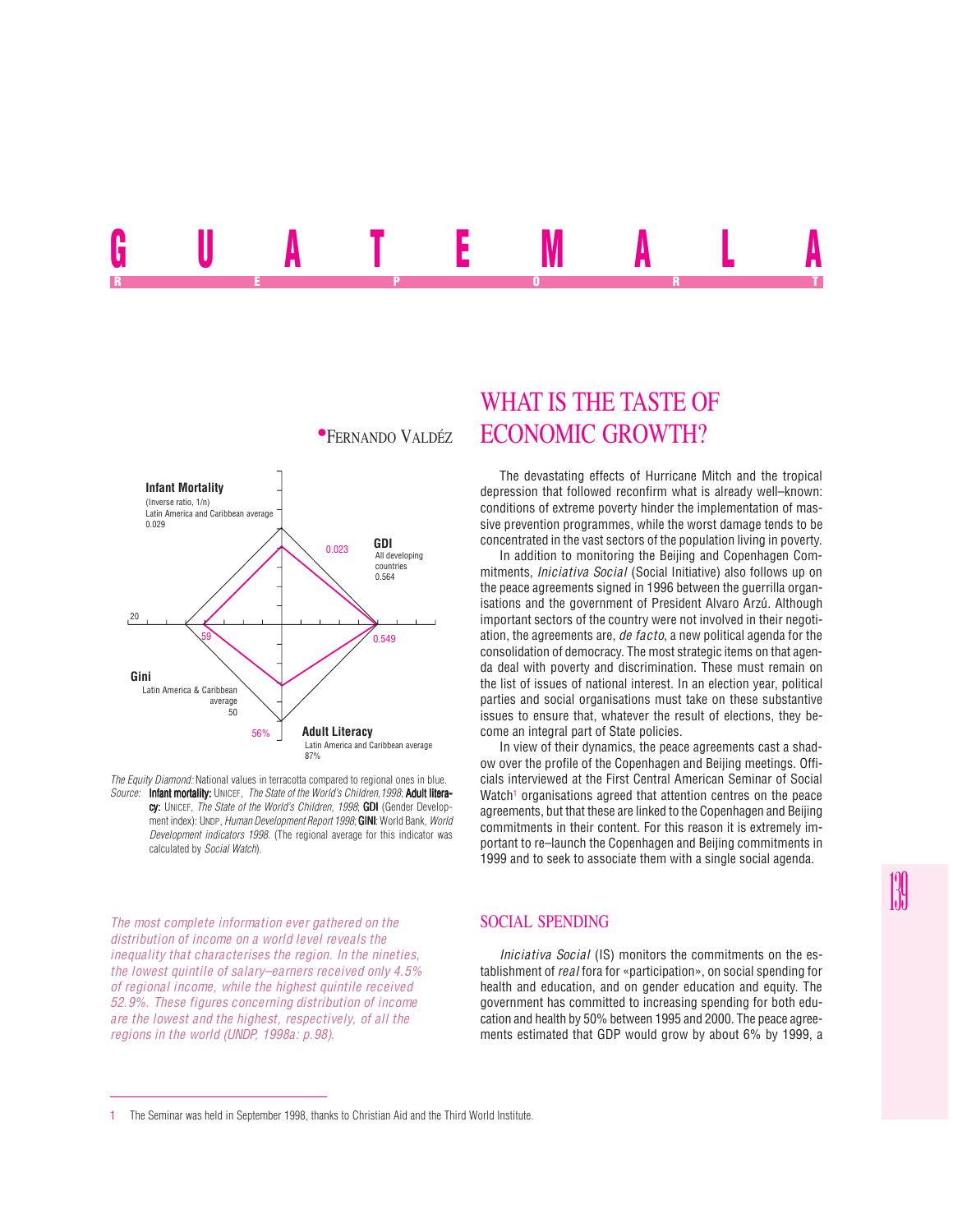figure that authorities have already ruled out. The investment goal for education in 1999 was 3,753.8 million Quetzales (approx. USD 1 = Q 6.60), while the allocation is Q3,312.0 million, –11.8% *vis– à–vis* the goal that had been agreed on. The government's commitment for health in 1999 was Q1,923.8 million and, with Q1,934.6 million has been allocated, the goal will have been exceeded by 0.6%.2

Scheduled social spending for 1999 rose ten per cent over 1998, globally representing 45% of the total budget of expenditures and 6.4% of GDP. In 1990 it was only 3.5%, which implies a significant increase. The quality of spending, a key question in itself, does not fall within the scope of this report.<sup>3</sup>

#### PARTICIPATION AND REPRESENTATION OF THE INDIGENOUS PEOPLES

As part of the peace agreements, Congress approved a set of constitutional reforms in 1998.4 Article 1 of the Constitution, on ethnic issues, was redrafted. The original stated: «The State of Guatemala is organised to protect the individual and the family; its supreme aim is the achievement of common benefits.» The new version became: «The State of Guatemala is organised to protect human people and the family; its supreme aim is the achievement of common benefits. The Guatemalan nation is one and *solidaria*; within its unity and the integrity of its territory, it is pluricultural, multiethnic and multilingual.»

Article 70 was also changed to read: «A law will regulate matters in this section. When administrative measures that may directly affect indigenous peoples are foreseen, these peoples shall be consulted by mechanisms established in another specific law.»

### GENDER

In 1998, discriminatory legal provisions were eliminated from the Civil Code and eight articles were revised (109, 110, 115, 131, 132, 133 and 255 were revised; 114 was eliminated). Now they read as follows:

 $\triangleright$  «Conjugal representation shall be the same for both spouses and not only pertain to the husband.» «Both spouses also have the responsibility for caring for their children»;

- $\triangleright$  «Conjugal representation may be assumed by either of the parties»;
- ¾ «Both spouses shall administer their community property»;
- $\triangleright$  «Either of the spouses may oppose the other spouse's carrying out actions detrimental to their community property»;
- ¾ «Both parents will have patria potestas over minors or the handicapped»;
- $\triangleright$  Article 114 has been eliminated. This article established that a husband could prevent his wife from carrying out activities outside the home.<sup>5</sup>

#### ACHILLES' HEEL

Regarding social development, the government's and the system's Achilles' heel continues to be the issue of taxation. The need for a tax pact and a broad national agreement is pressing. **The government of president Arzú has recognised that it will not be able to raise taxes to 12% of the product by the year 2000, in accordance with the very important commitment made in 1996, and hopes that the next government will be able to do so in 2002.**

Evasion represents over 37% of expected income from value– added taxes (VAT) and 56% from income tax. To decrease this rate the government has set up the Superintendency for Tax Administration (SAT), made tax fraud a crime, and eliminated exemptions and exonerations. All of these constitute positive steps forward for the country.

These positive steps contrast with the government's inability to close the gaps that facilitate tax evasion by changing the Income Tax Law. Disagreement between the ruling party and executive and congressional officials obliged the government to withdraw the bill and to support highly questionable peremptory «solutions».

UNDP considers that, in Guatemala, «there is a long history of failed attempts at tax reform... [There is] opposition by unions... lack of State autonomy *vis–à–vis* these interests... an administration of justice finding it hard to apply sanctions, and... an inadequate constitutional framework regulating and severely limiting the State's tax power» (UNDP, 1998a: p. 87).

The subject is serious since «in the words of the Interamerican Development Bank (IDB)» «income is very concentrated», (in this respect, Guatemala is surpassed only by Brazil), and «the size of the government is insufficient to carry out necessary redistribution tasks» (América Latina Frente a la Desigualdad 1998, p.201).

<sup>2</sup> This data was presented prior to budgetary adjustments imposed by regional natural phenomena. Beforehand, a fall in GDP was foreseen.

<sup>3</sup> Between 1986 and 1996, implemented investment was close to 75%. The weakest implementation was in the ministries of the social area. According to UNDP. (1998a, 80) «...the World Bank found that between 1980 and 1995, public expenditure... did not favour basic infrastructure and social sectors. ... investment in health between 1980 and 1990 were an average 58% of those that had been budgeted, and in education 67%, between 1980 and 1995.»

<sup>4</sup> Subject to ratification by popular consultation.<br>5 Source: *Prensa Libre*, November 1998, P.6. G.

<sup>5</sup> Source: *Prensa Libre*, November 1998, P. 6, Guatemala.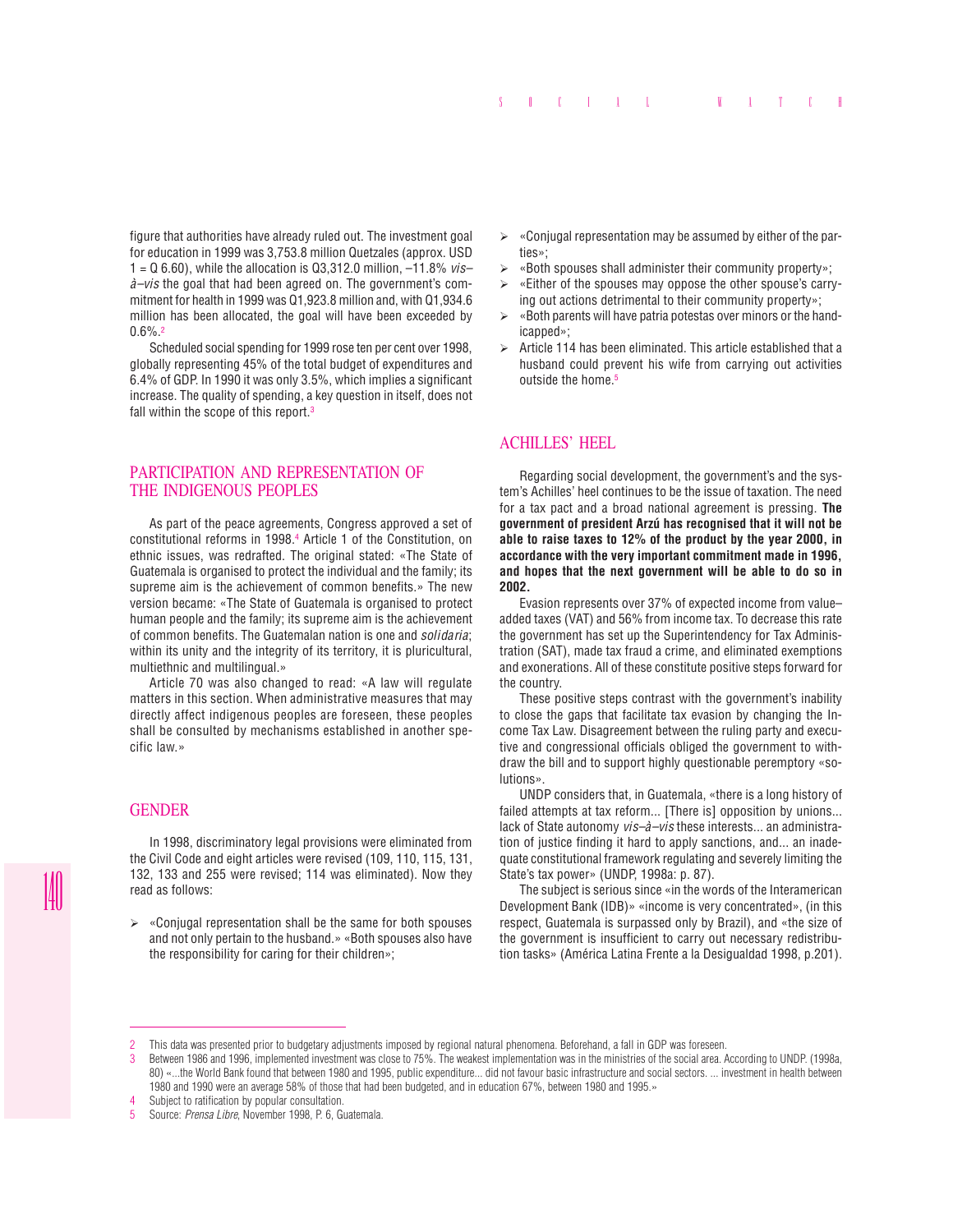In spite of these diagnoses, a pragmatic State reform has been launched that involves voluntary retirement and crude privatisation. The reform is grounded in a short–term vision of the country and a quasi–entrepreneurial philosophy.

IDB recalls that in developed countries, central government expenditure «typically» represents 40% of GDP, while in Latin America «it is around 20%» and it is much lower in Guatemala. The Bank states that:

Distribution of income in Latin American countries in the next century will crucially depend on government action. Governments will not be able to change historical or geographical conditions... or... suddenly alter resource allocations within their economies... But the government can contribute... to changing the channels through which inequality is reproduced (ibid).



Source: IDB based on household surveys.

### CHANGES IN FORM OR IN SUBSTANCE?

The world financial crisis and social statistics are making international organisations think. The World Bank states that, in spite of structural adjustments, «the inability to lessen poverty in a quicker and more uniform manner in most of the countries of the region» in the nineties, «would seem to indicate that various factors are affecting the economic growth–reduction of poverty relationship....» And, as if this were a novelty, the World Bank states that «[a] probable factor, increasingly discussed over the past years, is inequality. In simple words, this region is notoriously unequal in terms of income.»

Data supporting this statement is impressive. The most complete information ever gathered on income distribution on a world level reveals the inequality that characterises the region. In the nineties, the lowest quintile of salary–earners received only 4.5% of regional income, while the highest quintile received 52.9%. These figures concerning distribution of income are the lowest and the highest, respectively, of all the regions in the world (UNDP, 1998a: p.98).

The so–called «Washington Consensus»–a sort of general agreement on economic policy–is also under review: «Policies prescribed in the framework of the Consensus... are bearing their fruits.»6 «However» the WB recognises, «not only was it hoped that globalisation and "first generation" reforms would increase the rate of economic growth, but that they would also significantly lessen poverty and inequity.»

«It was trusted that capital flow and export growth would promote development of labour–intensive sectors. This did not occur. Worse still, economic insecurity for the poor and the middle class, linked to labour instability and volatility of income, have shown a trend towards growth" (UNDP 1998b, 1).

In the document *«El Pacto Fiscal»*, however, ECLAC (Economic Commission for Latin America and the Caribbean) shows that countries in the region are increasingly seeking income through VAT as an indirect tax and less and less from income tax. Marginal individual rates dropped from an average 47% to 28%, and company rates were cut from 43.3% to 35.5%.

For ECLAC, «setting aside of direct tax collection mechanisms has progressed more than is desirable in Latin America. ...In the OECD, 65% of tax collection corresponds to direct taxes (four–fifths from personal income tax), while in Latin America, taxes are only 25% of collections (mostly from company income)» (p.I–13).

**In light of the gross concentration of income in the region, the IDB has every reason to ask itself, as it did in its 1997 report: «Was the (structural) adjustment worthwhile?** ... The whole region is now questioning the effectiveness of the reforms» (1997, pp.35–37). But are these institutions really changing?

The 1998 Nobel Prizewinner for Economics, Amartya Sen, a prolific Harvard professor, recently wrote that the existing correlation should be sought between economic productivity and education, food and health, that is to say, economic policies should be correlated to social policies:

...Some of the effects of social consumption, including education and health care, go beyond economic productivity and immediate welfare... Education and remunerated

<sup>6</sup> These consensus, in the sense that they had been applied in a more or less comprehensive manner in all the countries, refer to tax discipline, prioritization of public expenditure on education and health, tax reform, positive interest rates established by the markets, competitive exchange rates, free trade, opening up to foreign investment, privatization, de–regulation and to a lesser extent, protection of private property.